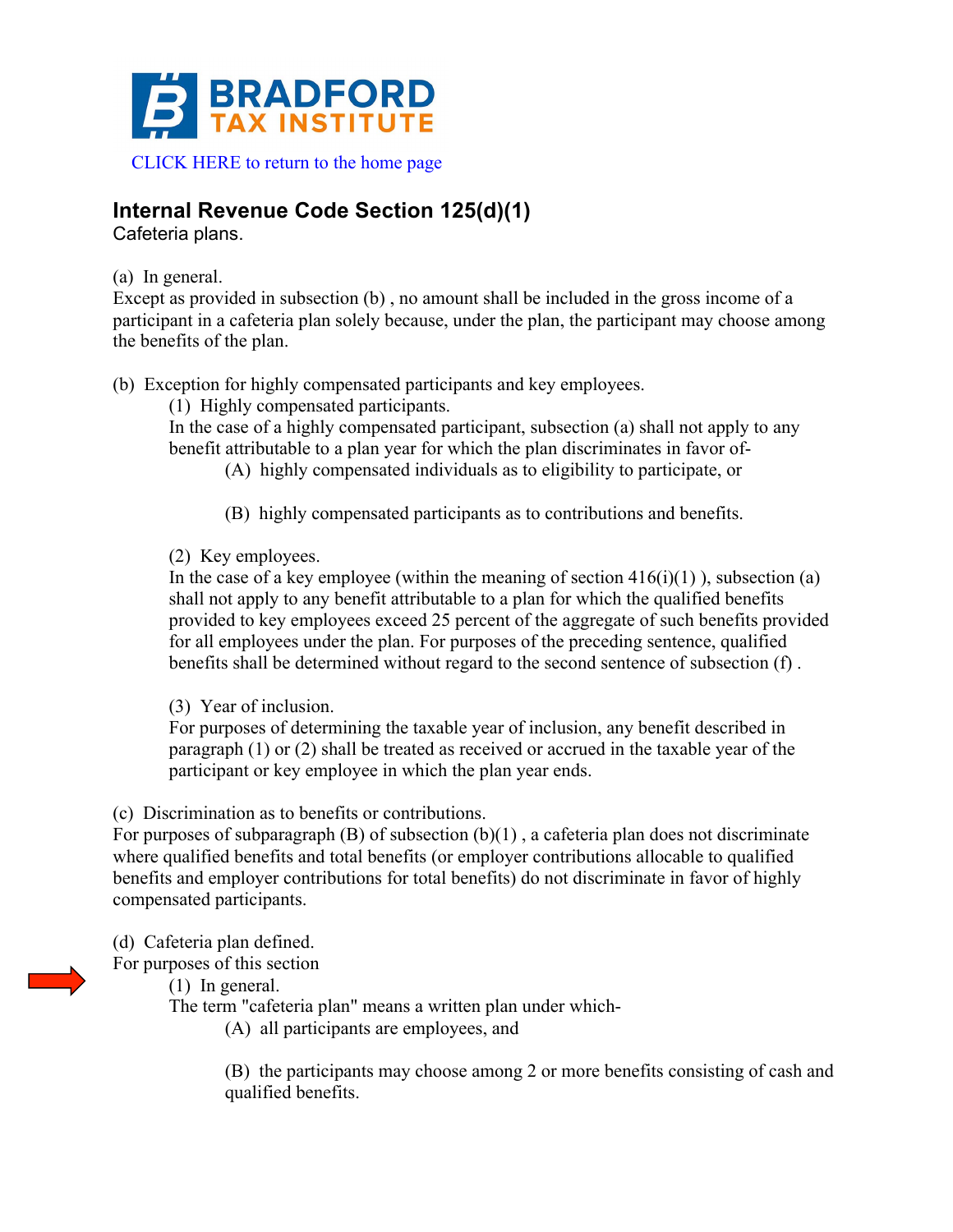(2) Deferred compensation plans excluded.

(A) In general. The term "cafeteria plan" does not include any plan which provides for deferred compensation.

(B) Exception for cash and deferred arrangements. Subparagraph (A) shall not apply to a profit-sharing or stock bonus plan or rural cooperative plan (within the meaning of section  $401(k)(7)$ ) which includes a qualified cash or deferred arrangement (as defined in section  $401(k)(2)$ ) to the extent of amounts which a covered employee may elect to have the employer pay as contributions to a trust under such plan on behalf of the employee.

(C) Exception for certain plans maintained by educational institutions. Subparagraph (A) shall not apply to a plan maintained by an educational organization described in section  $170(b)(1)(A)(ii)$  to the extent of amounts which a covered employee may elect to have the employer pay as contributions for postretirement group life insurance if-

(i) all contributions for such insurance must be made before retirement, and

(ii) such life insurance does not have a cash surrender value at any time.

For purposes of section 79 , any life insurance described in the preceding sentence shall be treated as group-term life insurance.

(D) Exception for health savings accounts. Subparagraph (A) shall not apply to a plan to the extent of amounts which a covered employee may elect to have the employer pay as contributions to a health savings account established on behalf of the employee.

(e) Highly compensated participant and individual defined.

For purposes of this section -

(1) Highly compensated participant.

The term "highly compensated participant" means a participant who is-

(A) an officer,

(B) a shareholder owning more than 5 percent of the voting power or value of all classes of stock of the employer,

(C) highly compensated, or

(D) a spouse or dependent (within the meaning of section 152 , determined without regard to subsections  $(b)(1)$ ,  $(b)(2)$ , and  $(d)(1)(B)$  thereof) of an individual described in subparagraph  $(A)$ ,  $(B)$ , or  $(C)$ .

(2) Highly compensated individual.

The term "highly compensated individual" means an individual who is described in subparagraphs  $(A)$ ,  $(B)$ ,  $(C)$ , or  $(D)$  of paragraph  $(1)$ .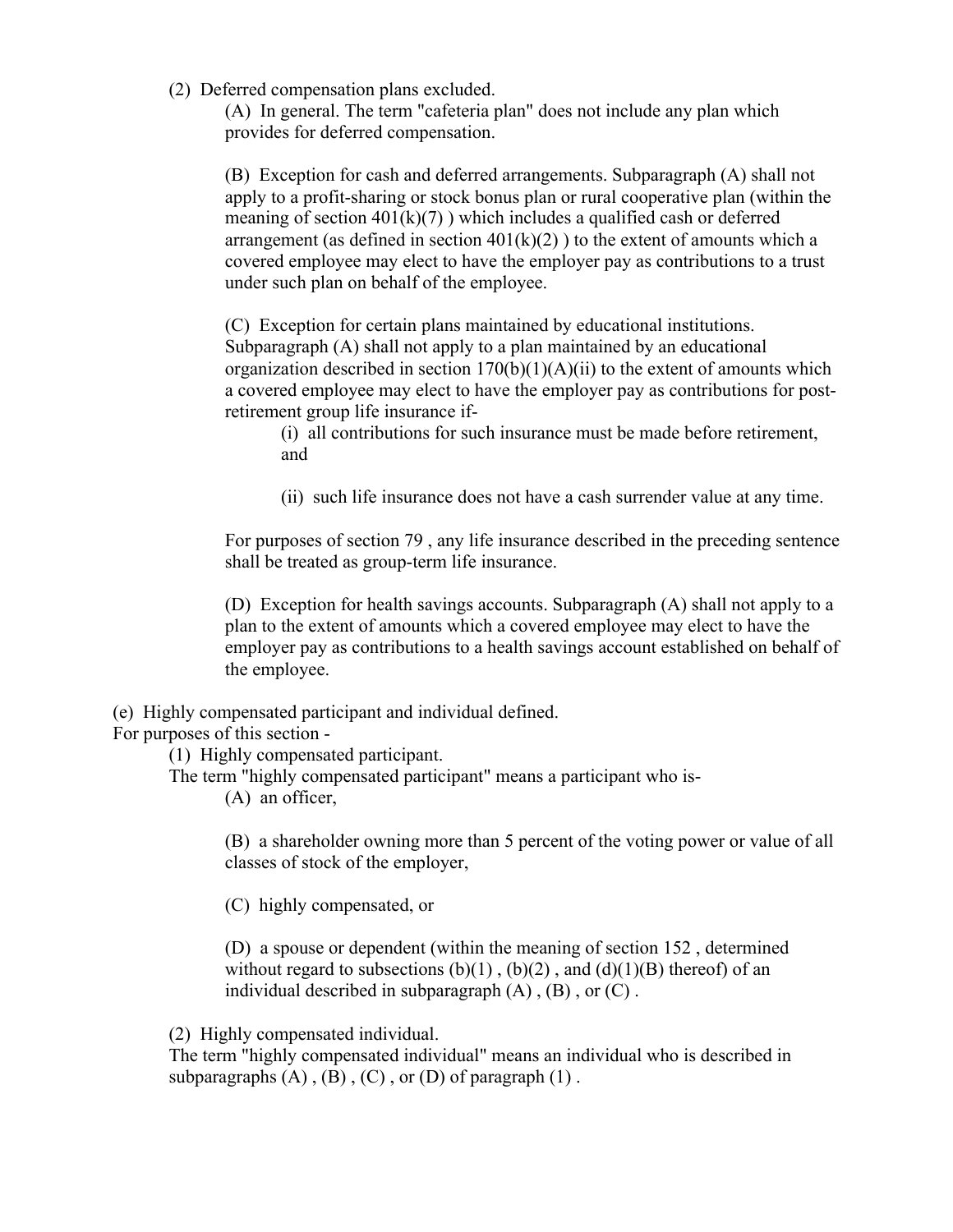(f) Qualified benefits defined.

For purposes of this section -

(1) In general.

the term "qualified benefit" means any benefit which, with the application of subsection (a) , is not includible in the gross income of the employee by reason of an express provision of this chapter (other than section 106(b) , 117 , 127 , or 132 ). Such term includes any group term life insurance which is includible in gross income only because it exceeds the dollar limitation of section 79 and such term includes any other benefit permitted under regulations.

(2) Long-term care insurance not qualified.

The term "qualified benefit" shall not include any product which is advertised, marketed, or offered as long-term care insurance.

(3) Certain exchange-participating qualified health plans not qualified.

(A) In general. The term "qualified benefit" shall not include any qualified health plan (as defined in section 1301(a) of the Patient Protection and Affordable Care Act [ 42 USC §18021(a) ]) offered through an Exchange established under section 1311 of such Act [ 42 USC §18031 ].

(B) Exception for exchange-eligible employers. Subparagraph (A) shall not apply with respect to any employee if such employee's employer is a qualified employer (as defined in section 1312(f)(2) of the Patient Protection and Affordable Care Act  $[42 \text{ USC } \S 18032(f)(2)]$  offering the employee the opportunity to enroll through such an Exchange in a qualified health plan in a group market.

(g) Special rules.

(1) Collectively bargained plan not considered discriminatory.

For purposes of this section , a plan shall not be treated as discriminatory if the plan is maintained under an agreement which the Secretary finds to be a collective bargaining agreement between employee representatives and one or more employers.

(2) Health benefits.

For purposes of subparagraph  $(B)$  of subsection  $(b)(1)$ , a cafeteria plan which provides health benefits shall not be treated as discriminatory if-

(A) contributions under the plan on behalf of each participant include an amount which-

(i) equals 100 percent of the cost of the health benefit coverage under the plan of the majority of the highly compensated participants similarly situated, or

(ii) equals or exceeds 75 percent of the cost of the health benefit coverage of the participant (similarly situated) having the highest cost health benefit coverage under the plan, and

(B) contributions or benefits under the plan in excess of those described in subparagraph (A) bear a uniform relationship to compensation.

(3) Certain participation eligibility rules not treated as discriminatory.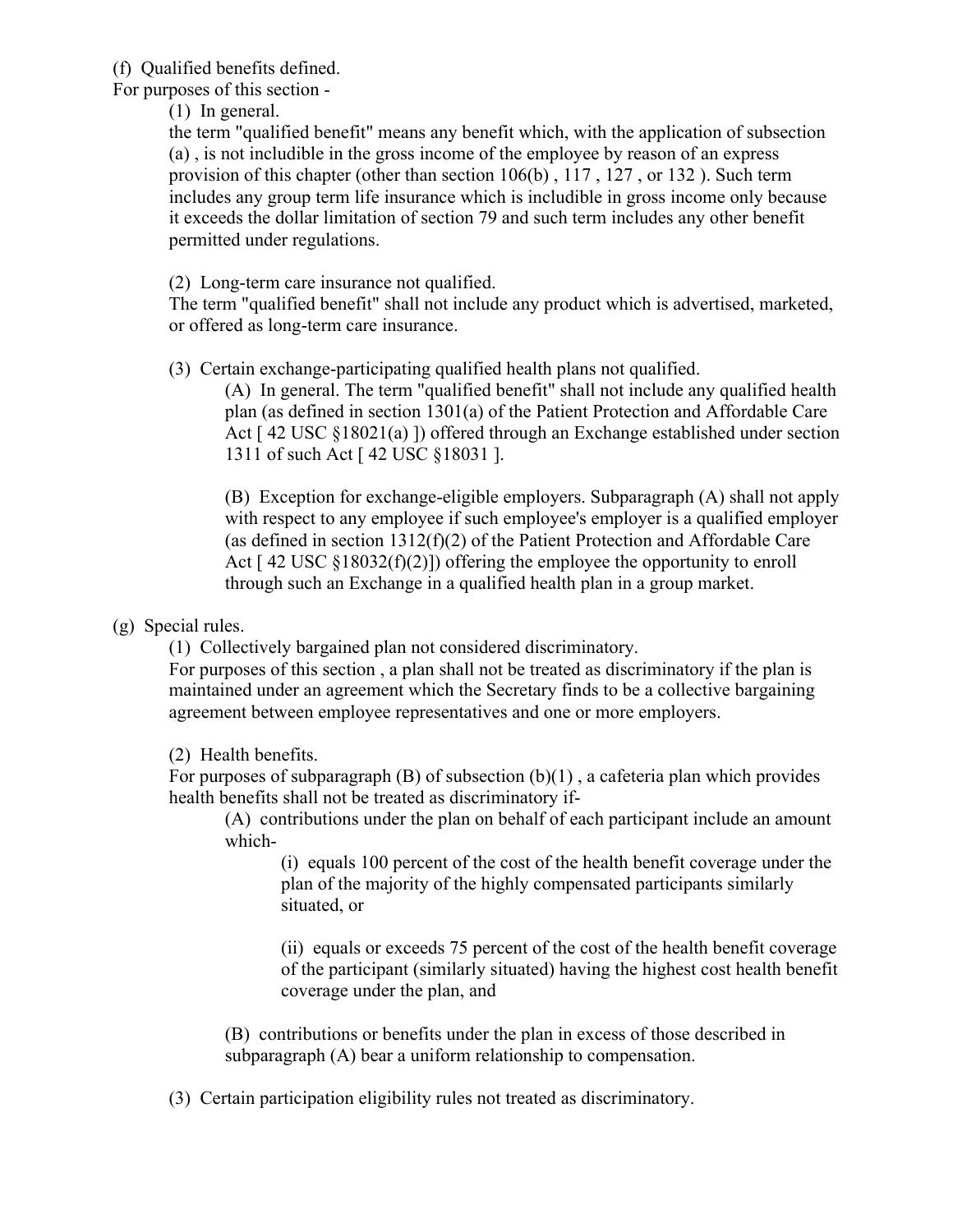For purposes of subparagraph  $(A)$  of subsection  $(b)(1)$ , a classification shall not be treated as discriminatory if the plan-

(A) benefits a group of employees described in section  $410(b)(2)(A)(i)$ , and

(B) meets the requirements of clauses (i) and (ii) :

(i) No employee is required to complete more than 3 years of employment with the employer or employers maintaining the plan as a condition of participation in the plan, and the employment requirement for each employee is the same.

(ii) Any employee who has satisfied the employment requirement of clause (i) and who is otherwise entitled to participate in the plan commences participation no later than the first day of the first plan year beginning after the date the employment requirement was satisfied unless the employee was separated from service before the first day of that plan year.

(4) Certain controlled groups, etc.

All employees who are treated as employed by a single employer under subsection (b) , (c) , or (m) of section 414 shall be treated as employed by a single employer for purposes of this section.

(h) Special rule for unused benefits in health flexible spending arrangements of individuals called to active duty.

(1) In general.

For purposes of this title, a plan or other arrangement shall not fail to be treated as a cafeteria plan or health flexible spending arrangement (and shall not fail to be treated as an accident or health plan) merely because such arrangement provides for qualified reservist distributions.

(2) Qualified reservist distribution.

For purposes of this subsection, the term "qualified reservist distribution" means any distribution to an individual of all or a portion of the balance in the employee's account under such arrangement if-

(A) such individual was (by reason of being a member of a reserve component (as defined in section 101 of title 37, United States Code)) ordered or called to active duty for a period in excess of 179 days or for an indefinite period, and

(B) such distribution is made during the period beginning on the date of such order or call and ending on the last date that reimbursements could otherwise be made under such arrangement for the plan year which includes the date of such order or call.

(i) Limitation on health flexible spending arrangements.

(1) In general.

For purposes of this section , if a benefit is provided under a cafeteria plan through employer contributions to a health flexible spending arrangement, such benefit shall not be treated as a qualified benefit unless the cafeteria plan provides that an employee may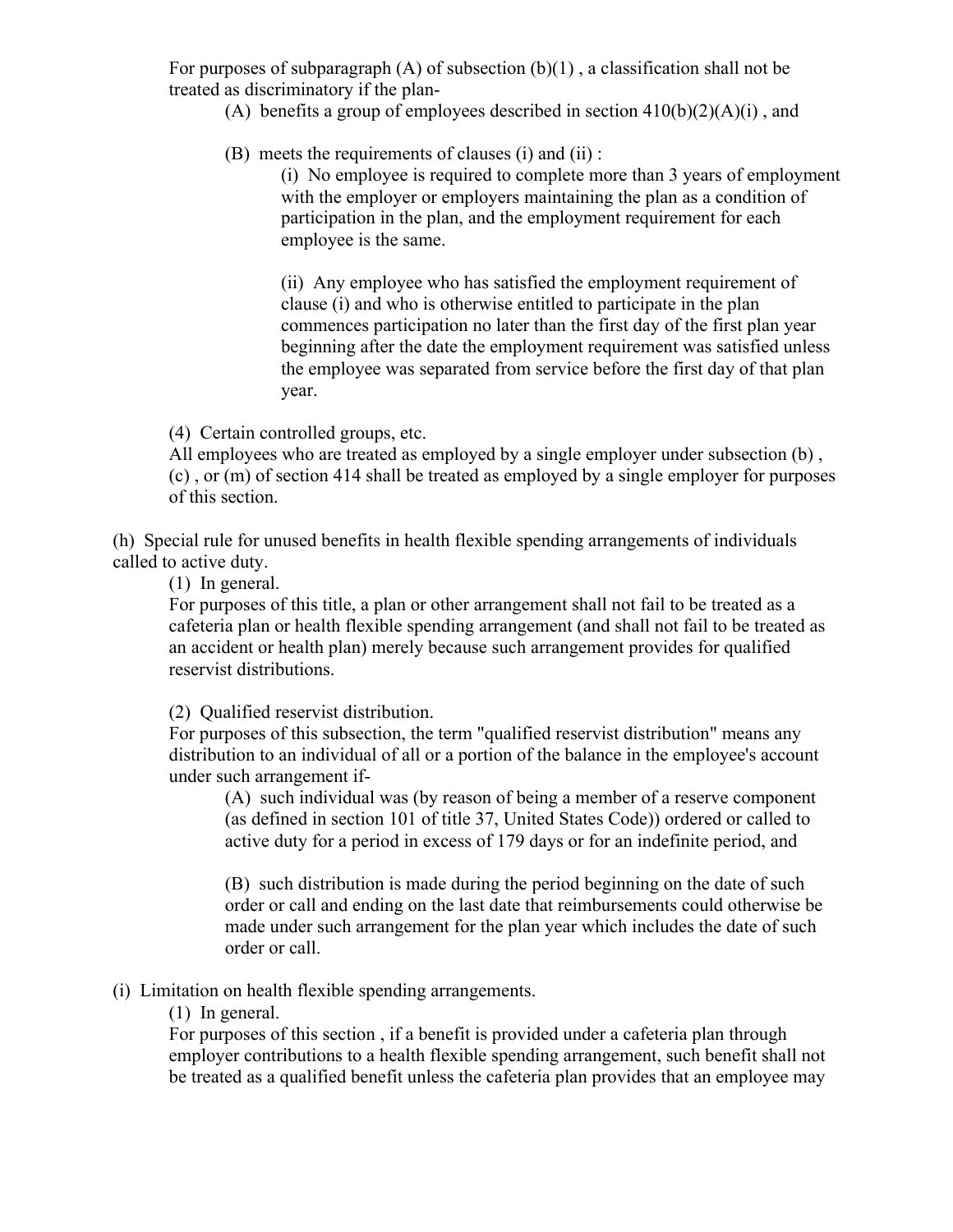not elect for any taxable year to have salary reduction contributions in excess of \$2,500 made to such arrangement.

(2) Adjustment for inflation.

In the case of any taxable year beginning after December 31, 2013, the dollar amount in paragraph (1) shall be increased by an amount equal to-

(A) such amount, multiplied by

(B) the cost-of-living adjustment determined under section  $1(f)(3)$  for the calendar year in which such taxable year begins by substituting "calendar year 2012" for "calendar year 2016" in subparagraph (A)(ii) thereof.

If any increase determined under this paragraph is not a multiple of \$50, such increase shall be rounded to the next lowest multiple of \$50.

(j) Simple cafeteria plan for small businesses.

(1) In general.

An eligible employer maintaining a simple cafeteria plan with respect to which the requirements of this subsection are met for any year shall be treated as meeting any applicable nondiscrimination requirement during such year.

(2) Simple cafeteria plan.

For purposes of this subsection , the term "simple cafeteria plan" means a cafeteria plan-

(A) which is established and maintained by an eligible employer, and

(B) with respect to which the contribution requirements of paragraph (3) , and the eligibility and participation requirements of paragraph (4) , are met.

(3) Contribution requirements.

(A) In general. The requirements of this paragraph are met if, under the plan the employer is required, without regard to whether a qualified employee makes any salary reduction contribution, to make a contribution to provide qualified benefits under the plan on behalf of each qualified employee in an amount equal to-

(i) a uniform percentage (not less than 2 percent) of the employee's compensation for the plan year, or

- (ii) an amount which is not less than the lesser of
	- (I) 6 percent of the employee's compensation for the plan year, or

(II) twice the amount of the salary reduction contributions of each qualified employee.

(B) Matching contributions on behalf of highly compensated and key employees. The requirements of subparagraph  $(A)(ii)$  shall not be treated as met if, under the plan, the rate of contributions with respect to any salary reduction contribution of a highly compensated or key employee at any rate of contribution is greater than that with respect to an employee who is not a highly compensated or key employee.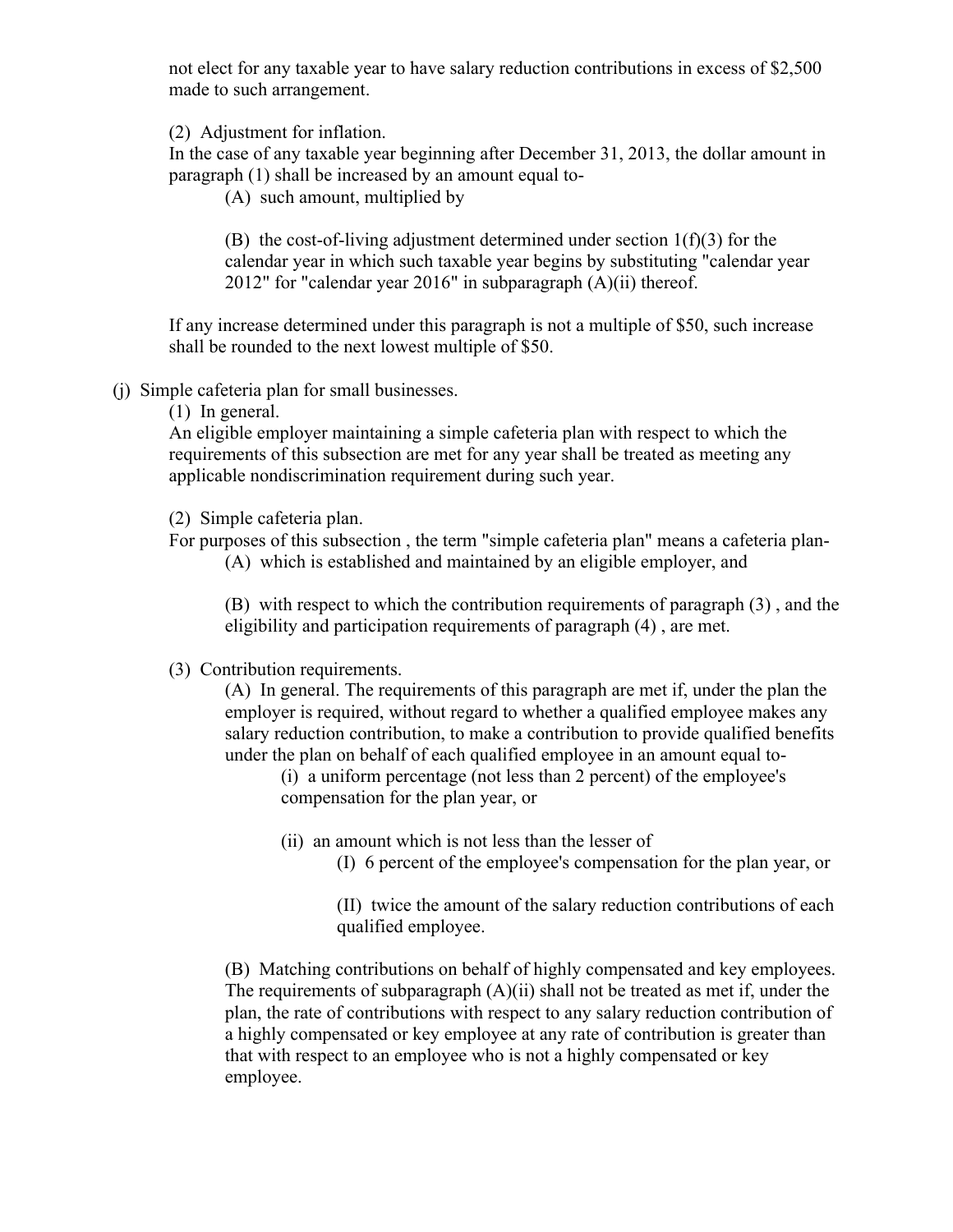(C) Additional contributions. Subject to subparagraph (B) , nothing in this paragraph shall be treated as prohibiting an employer from making contributions to provide qualified benefits under the plan in addition to contributions required under subparagraph (A) .

(D) Definitions. For purposes of this paragraph -

(i) Salary reduction contribution. The term "salary reduction contribution" means, with respect to a cafeteria plan, any amount which is contributed to the plan at the election of the employee and which is not includible in gross income by reason of this section .

(ii) Qualified employee. The term "qualified employee" means, with respect to a cafeteria plan, any employee who is not a highly compensated or key employee and who is eligible to participate in the plan.

(iii) Highly compensated. The term "highly compensated employee" has the meaning given such term by section  $414(q)$ .

(iv) Key employee. The term "key employee" has the meaning given such term by section  $416(i)$ .

(4) Minimum eligibility and participation requirements.

(A) In general. The requirements of this paragraph shall be treated as met with respect to any year if, under the plan-

(i) all employees who had at least 1,000 hours of service for the preceding plan year are eligible to participate, and

(ii) each employee eligible to participate in the plan may, subject to terms and conditions applicable to all participants, elect any benefit available under the plan.

(B) Certain employees may be excluded. For purposes of subparagraph  $(A)(i)$ , an employer may elect to exclude under the plan employees-

(i) who have not attained the age of 21 before the close of a plan year,

(ii) who have less than 1 year of service with the employer as of any day during the plan year,

(iii) who are covered under an agreement which the Secretary of Labor finds to be a collective bargaining agreement if there is evidence that the benefits covered under the cafeteria plan were the subject of good faith bargaining between employee representatives and the employer, or

(iv) who are described in section  $410(b)(3)(C)$  (relating to nonresident aliens working outside the United States). A plan may provide a shorter period of service or younger age for purposes of clause (i) or (ii) .

(5) Eligible employer.

For purposes of this subsection -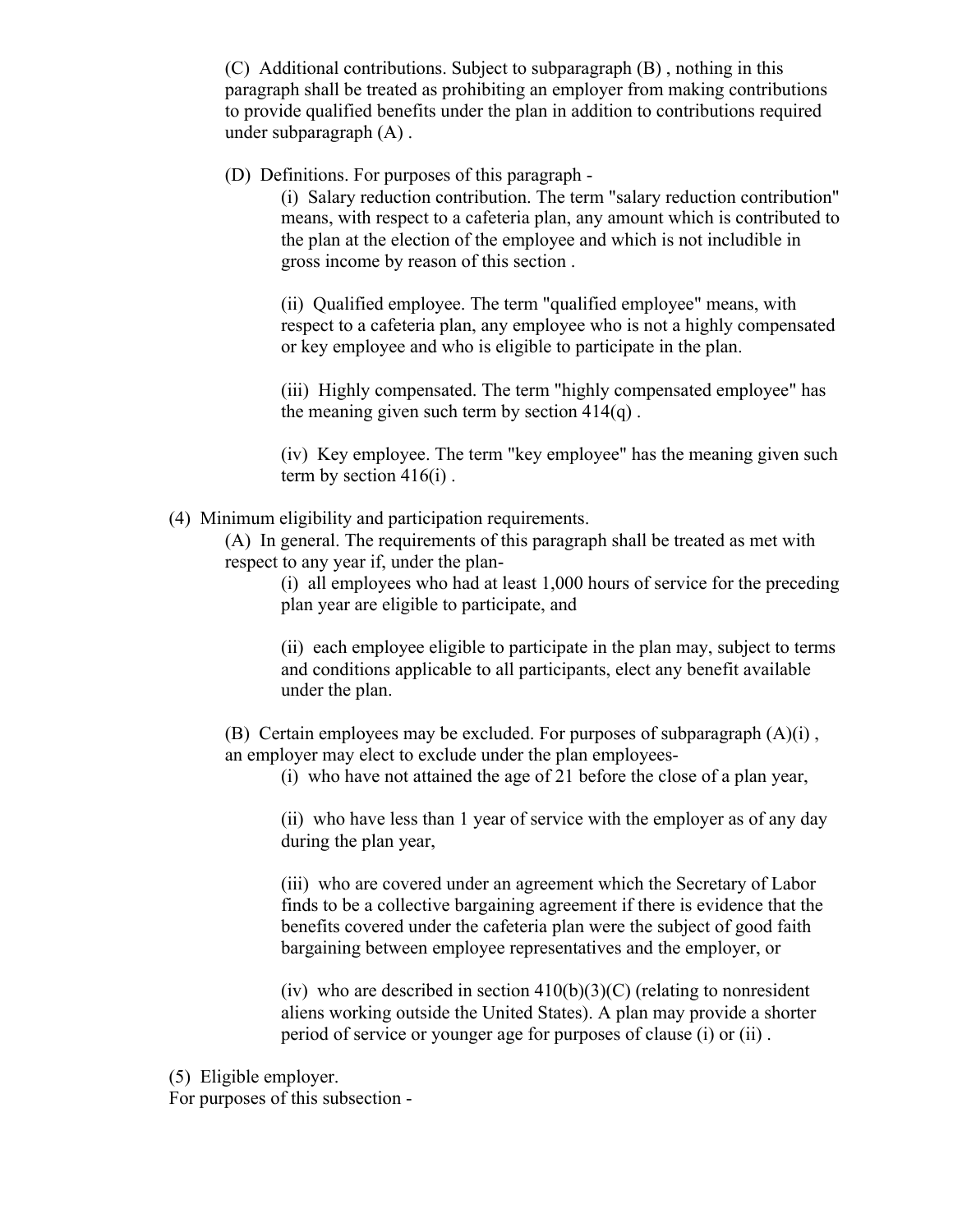(A) In general. The term "eligible employer" means, with respect to any year, any employer if such employer employed an average of 100 or fewer employees on business days during either of the 2 preceding years. For purposes of this subparagraph , a year may only be taken into account if the employer was in existence throughout the year.

(B) Employers not in existence during preceding year. If an employer was not in existence throughout the preceding year, the determination under subparagraph (A) shall be based on the average number of employees that it is reasonably expected such employer will employ on business days in the current year.

- (C) Growing employers retain treatment as small employer.
	- (i) In general. If-

(I) an employer was an eligible employer for any year (a "qualified year"), and

(II) such employer establishes a simple cafeteria plan for its employees for such year, then, notwithstanding the fact the employer fails to meet the requirements of subparagraph (A) for any subsequent year, such employer shall be treated as an eligible employer for such subsequent year with respect to employees (whether or not employees during a qualified year) of any trade or business which was covered by the plan during any qualified year.

(ii) Exception. This subparagraph shall cease to apply if the employer employs an average of 200 or more employees on business days during any year preceding any such subsequent year.

### (D) Special rules.

(i) Predecessors. Any reference in this paragraph to an employer shall include a reference to any predecessor of such employer.

(ii) Aggregation rules. All persons treated as a single employer under subsection (a) or (b) of section  $52$ , or subsection (n) or (o) of section  $414$ , shall be treated as one person.

### (6) Applicable nondiscrimination requirement.

For purposes of this subsection , the term "applicable nondiscrimination requirement" means any requirement under subsection (b) of this section, section 79(d) , section 105(h), or paragraph  $(2)$ ,  $(3)$ ,  $(4)$ , or  $(8)$  of section 129(d).

(7) Compensation.

The term "compensation" has the meaning given such term by section 414(s) .

### (k) Cross reference.

For reporting and recordkeeping requirements, see section 6039D .

(l) Regulations.